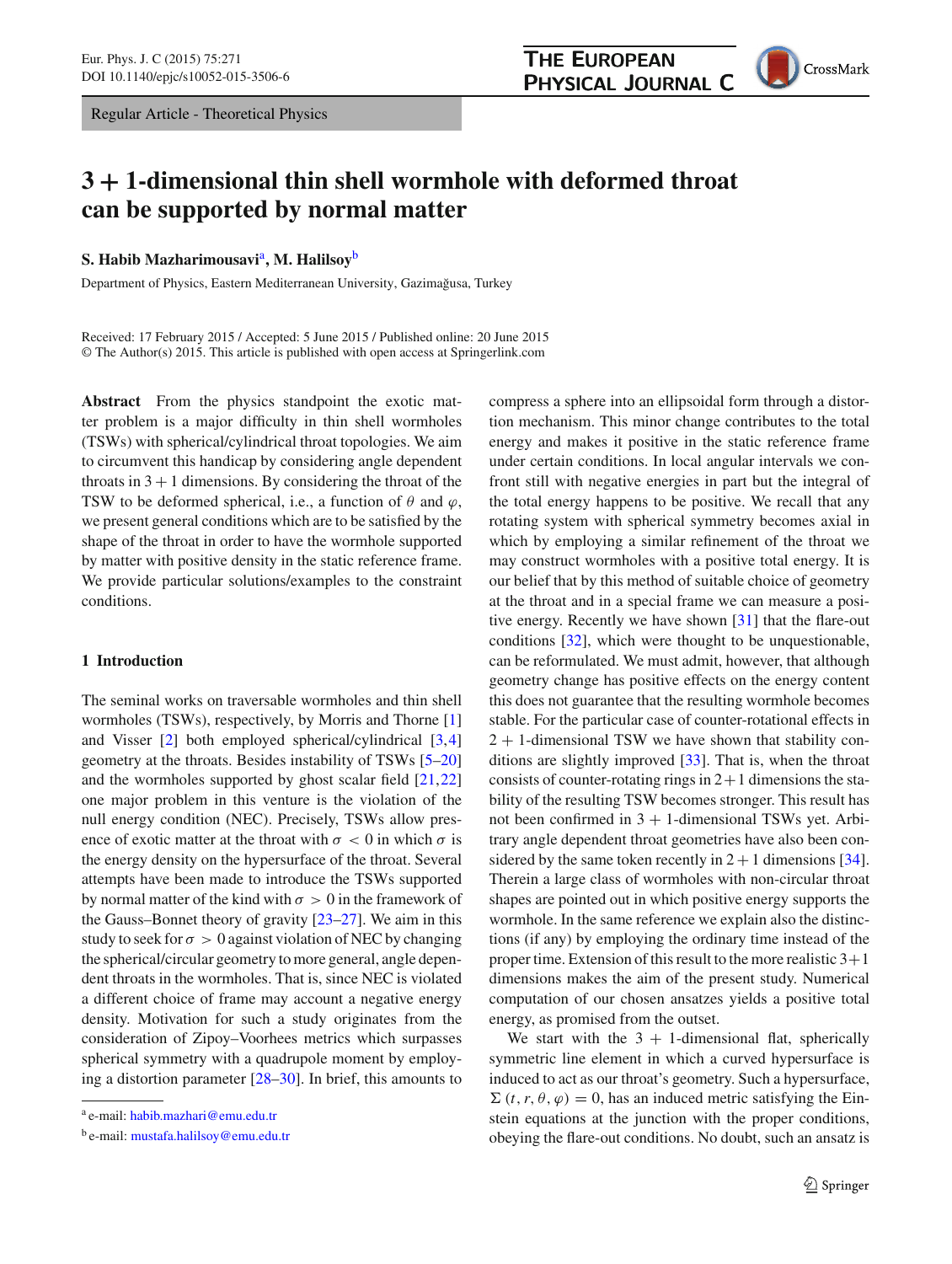too general; for this reason they are restricted subsequently. The static case, for instance, eliminates the time dependence in  $\Sigma(t, r, \theta, \varphi) = 0$ . We derive the general conditions for such throats and present particular ansatzes depending on  $\theta$ and  $\varphi$  angles alone that satisfy our constraint conditions.

The organization of the paper goes as follows. In Sect. [2](#page-1-0) we present in brief the formalism for TSWs. Static TSWs follow in Sect. [3](#page-1-1) where angle dependent constraint conditions are derived. (The details of computations can be found in Appendices A and B.) The paper ends with our conclusion in Sect. [4.](#page-3-0)

## <span id="page-1-0"></span>**2 Formalism for TSWs**

We start with a  $3+1$ -dimensional flat spacetime in spherical coordinates

$$
ds^{2} = -dt^{2} + dr^{2} + r^{2}(d\theta^{2} + \sin^{2}\theta d\varphi^{2}),
$$
 (1)

and introduce a closed hypersurface defined by

<span id="page-1-2"></span>
$$
\Sigma(t, r, \theta, \varphi) = r - R(t, \theta, \varphi) = 0
$$
\n(2)

such that the original spacetime is divided into two parts which will form the inside and outside of the given hypersurface in [\(2\)](#page-1-2). Now, we get two copies of the outside manifold and glue them at the hypersurface  $\Sigma(t, r, \theta, \varphi) = 0$ . What is constructed by this procedure is a complete manifold and as introduced first by M. Visser it is called a TSW; its throat turns out to be the closed hypersurface  $r = R(t, \theta, \varphi)$  [\[35](#page-5-16)– [38](#page-5-17)]. Let us choose  $x^{\alpha} = (t, r, \theta, \varphi)$  for the 3+1-dimensional spacetime and  $\xi^{i} = (t, \theta, \varphi)$  for the 2+1-dimensional hypersurface  $\Sigma(t, r, \theta, \varphi) = 0$ . The induced metric tensor of the hypersurface  $h_{ij}$  is defined by

$$
h_{ij} = \frac{\partial x^{\alpha}}{\partial \xi^{i}} \frac{\partial x^{\beta}}{\partial \xi^{j}} g_{\alpha\beta},
$$
\n(3)

which yields

$$
ds_{\Sigma}^{2} = -(1 - R_{,t}^{2})dt^{2} + (R^{2} + R_{,\theta}^{2})d\theta^{2}
$$
  
+ 
$$
(R^{2} \sin^{2} \theta + R_{,\varphi}^{2})d\varphi^{2} + 2R_{,t}R_{,\theta}dt d\theta
$$
  
+ 
$$
2R_{,t}R_{,\varphi}dt d\varphi + 2R_{,\theta}R_{,\varphi}d\theta d\varphi.
$$
 (4)

Note that our notation  $R_i$  means partial derivative with respect to  $x^i$ . Next, we apply the Einstein equations on the shell, also called the Israel junction conditions [\[39](#page-5-18)[–43](#page-5-19)], which are

$$
k_i^j - k\delta_i^j = -8\pi S_i^j,\tag{5}
$$

where  $k_i^j = K_i^{j+1} - K_i^{j-1}$ ,  $k = \text{trace}(k_i^j)$ ,  $K_i^{j\pm}$  are the extrinsic curvatures of the hypersurface in either sides.  $S_i^j$  is

the energy–momentum tensor on the shell with the components

$$
S_i^j = \begin{pmatrix} -\sigma & S_t^{\theta} & S_t^{\varphi} \\ S_{\theta}^t & p_{\theta}^{\theta} & S_{\theta}^{\varphi} \\ S_t^{\varphi} & S_{\varphi}^{\theta} & p_{\varphi}^{\varphi} \end{pmatrix}
$$
(6)

where  $\sigma$  is the energy density on the surface and  $S_i^j$  are the appropriate energy–momentum flux and momentum densities, respectively. Our explicit calculations reveal (see Appendix [A\)](#page-4-0)

$$
k_{tt} = -\frac{2}{\sqrt{\Delta}} R_{,t,t} \tag{7}
$$

$$
k_{\theta\theta} = -\frac{2}{\sqrt{\Delta}} \left( R_{,\theta,\theta} - R - \frac{2R_{,\theta}^2}{R} \right) \tag{8}
$$

$$
k_{\varphi\varphi} = -\frac{2}{\sqrt{\Delta}} \left( R_{,\varphi,\varphi} - R \sin^2 \theta + R_{,\theta} \sin \theta \cos \theta - \frac{2R_{,\varphi}^2}{R} \right),\tag{9}
$$

$$
k_{t\theta} = -\frac{2}{\sqrt{\Delta}} \left( R_{,t,\theta} - \frac{R_{,\theta} R_{,t}}{R} \right),\tag{10}
$$

$$
k_{t\varphi} = -\frac{2}{\sqrt{\Delta}} \left( R_{,t,\varphi} - \frac{R_{,\varphi} R_{,t}}{R} \right),\tag{11}
$$

and

$$
k_{\theta\varphi} = -\frac{2}{\sqrt{\Delta}} \left( R_{,\theta,\varphi} - \frac{2R_{,\theta}R_{,\varphi}}{R} - R_{,\varphi} \cot \theta \right). \tag{12}
$$

In Appendix [B](#page-4-1) we give the mixed tensor  $k_i^j$  in closed forms which are also used to determine explicit expressions for the energy–momentum tensor.

## <span id="page-1-1"></span>**3 Static TSWs**

Using the general formalism given above and in Appendices A and B we may consider some specific cases. First of all we consider the case in which the throat is static. This means *R* (*t*,  $\theta$ ,  $\varphi$ ) =  $\mathcal{R}(\theta, \varphi)$  and consequently the line element on the shell/TSW becomes

$$
ds_{\Sigma}^{2} = -dt^{2} + (\mathcal{R}^{2} + \mathcal{R}^{2}_{,\theta})d\theta^{2}
$$

$$
+ (\mathcal{R}^{2} \sin^{2} \theta + \mathcal{R}^{2}_{,\varphi})d\varphi^{2} + 2\mathcal{R}_{,\theta}\mathcal{R}_{,\varphi}d\theta d\varphi.
$$
 (13)

The non-zero components of the effective extrinsic curvature tensor are then given as

$$
k_{\theta\theta} = -\frac{2}{\sqrt{\Delta}} \left( \mathcal{R}_{,\theta,\theta} - \mathcal{R} - \frac{2\mathcal{R}_{,\theta}^2}{\mathcal{R}} \right),\tag{14}
$$

$$
k_{\varphi\varphi} = -\frac{2}{\sqrt{\Delta}} \left( \mathcal{R}_{,\varphi,\varphi} - \mathcal{R}\sin^2\theta + \mathcal{R}_{,\theta}\sin\theta\cos\theta - \frac{2\mathcal{R}_{,\varphi}^2}{\mathcal{R}} \right),\tag{15}
$$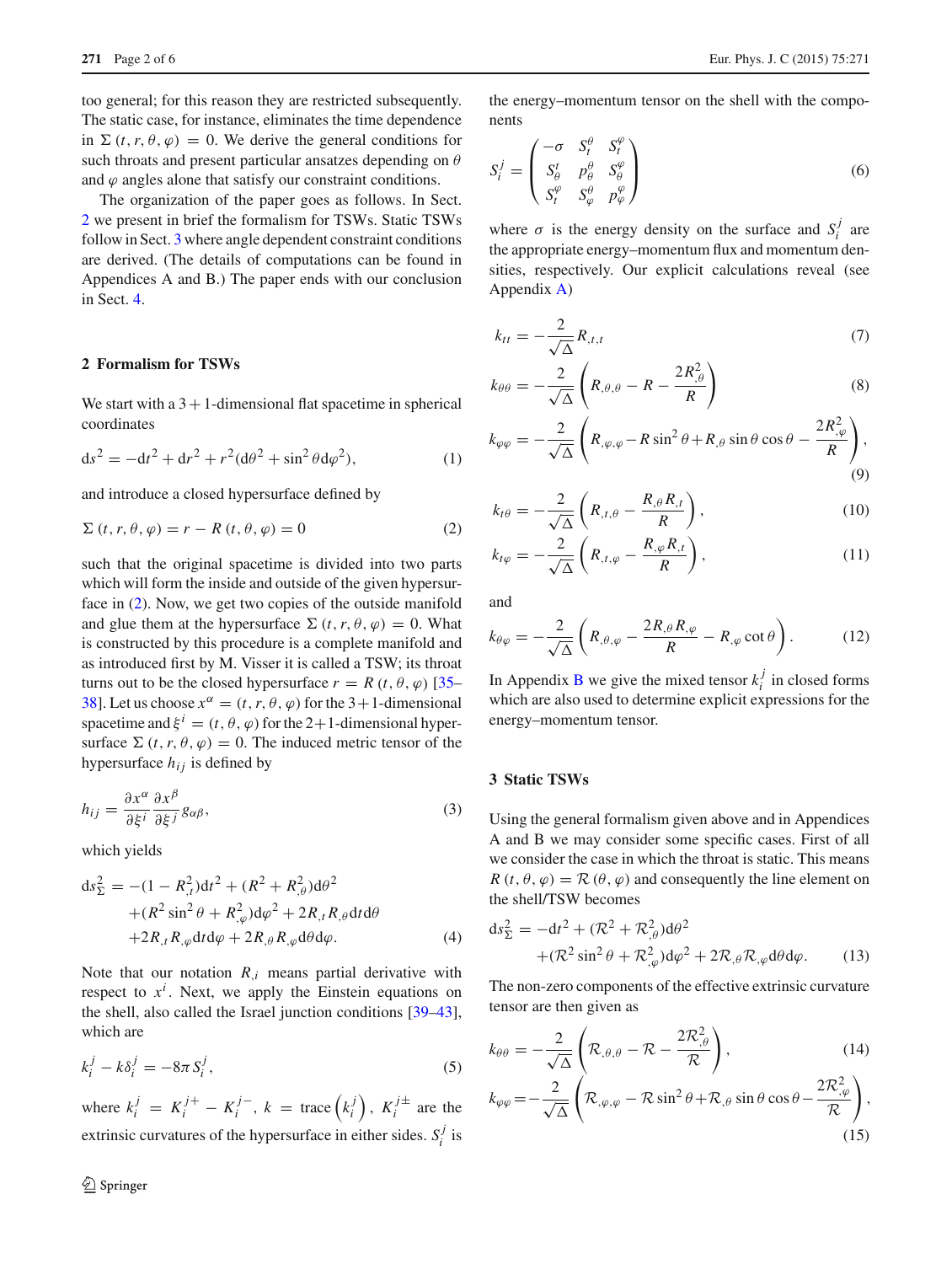and

$$
k_{\theta\varphi} = -\frac{2}{\sqrt{\Delta}} \left( \mathcal{R}_{,\theta,\varphi} - \frac{2\mathcal{R}_{,\theta}\mathcal{R}_{,\varphi}}{\mathcal{R}} - \mathcal{R}_{,\varphi}\cot\theta \right). \tag{16}
$$

Finally, in the static configuration, one finds

<span id="page-2-1"></span>
$$
-8\pi\sigma_{0} = \frac{2\left(\mathcal{R}^{2}\sin^{2}\theta + \mathcal{R}^{2}_{,\varphi}\right)\left(\mathcal{R}_{,\theta,\theta} - \mathcal{R} - \frac{2\mathcal{R}^{2}_{,\theta}}{\mathcal{R}}\right)}{h\sqrt{\Delta}} - \frac{4\mathcal{R}_{,\theta}\mathcal{R}_{,\varphi}\left(\mathcal{R}_{,\theta,\varphi} - \frac{2\mathcal{R}_{,\theta}\mathcal{R}_{,\varphi}}{\mathcal{R}} - \mathcal{R}_{,\varphi}\cot\theta\right)}{h\sqrt{\Delta}} + \frac{2(\mathcal{R}^{2} + \mathcal{R}^{2}_{,\theta})}{h\sqrt{\Delta}} \times \left(\mathcal{R}_{,\varphi,\varphi} - \mathcal{R}\sin^{2}\theta + \mathcal{R}_{,\theta}\sin\theta\cos\theta - \frac{2\mathcal{R}^{2}_{,\varphi}}{\mathcal{R}}\right),
$$
\n(17)

$$
8\pi p_{\theta}^{\theta} = k_t^t + k_{\varphi}^{\varphi} = \frac{2(\mathcal{R}^2 + \mathcal{R}_{,\theta}^2)}{h\sqrt{\Delta}}
$$
  
 
$$
\times \left(\mathcal{R}_{,\varphi,\varphi} - \mathcal{R}\sin^2\theta + \mathcal{R}_{,\theta}\sin\theta\cos\theta - \frac{2\mathcal{R}_{,\varphi}^2}{\mathcal{R}}\right)
$$
  
 
$$
-\frac{2\mathcal{R}_{,\theta}\mathcal{R}_{,\varphi}}{h\sqrt{\Delta}}\left(\mathcal{R}_{,\theta,\varphi} - \frac{2\mathcal{R}_{,\theta}\mathcal{R}_{,\varphi}}{\mathcal{R}} - \mathcal{R}_{,\varphi}\cot\theta\right),
$$
(18)

an

$$
8\pi p_{\varphi}^{\varphi} = k_t^t + k_{\theta}^{\theta}
$$
  
= 
$$
\frac{2\left(\mathcal{R}^2 \sin^2 \theta + \mathcal{R}_{,\varphi}^2\right)}{h\sqrt{\Delta}} \left(\mathcal{R}_{,\theta,\theta} - \mathcal{R} - \frac{2\mathcal{R}_{,\theta}^2}{\mathcal{R}}\right)
$$
  

$$
-\frac{2\mathcal{R}_{,\theta}\mathcal{R}_{,\varphi}}{h\sqrt{\Delta}} \left(\mathcal{R}_{,\theta,\varphi} - \frac{2\mathcal{R}_{,\theta}\mathcal{R}_{,\varphi}}{\mathcal{R}} - \mathcal{R}_{,\varphi} \cot \theta\right).
$$
(19)

We note that for the static TSW we have

$$
\Delta = 1 + \frac{\mathcal{R}_{,\theta}^2}{\mathcal{R}^2} + \frac{\mathcal{R}_{,\varphi}^2}{\mathcal{R}^2 \sin^2 \theta} \tag{20}
$$

and

$$
h = -\mathcal{R}^2(\sin^2\theta(\mathcal{R}^2 + \mathcal{R}_{,\theta}^2) + \mathcal{R}_{,\varphi}^2). \tag{21}
$$

Having the exact form of  $\sigma_0$ , we find the total energy which supports the static TSW. This can be done by using the following integral:

$$
\Omega = \int_0^{2\pi} \int_0^{\pi} \int_0^{\infty} \sqrt{-g} \sigma \delta (r - \mathcal{R}) dr d\theta d\varphi, \qquad (22)
$$

which becomes

<span id="page-2-0"></span>
$$
\Omega = \int_0^{2\pi} \int_0^{\pi} \sigma_0 \mathcal{R}^2 \sin \theta \, d\theta \, d\varphi \tag{23}
$$

upon using the property of the Dirac delta function  $\delta (r - \mathcal{R})$ . To make this energy positive we have to consider an appropriate function for  $\mathcal{R}(\theta, \varphi)$  and calculate the total energy  $\Omega$ . Particular cases of  $\mathcal{R}(\theta, \varphi)$  are considered in the sequel.

#### 3.1  $\mathcal{R}(\theta,\varphi)$  function of  $\theta$  only

Let us make the simpler choice by considering  $\mathcal{R}(\theta,\varphi)$  =  $\Theta(\theta)$ . Following this one gets

$$
ds_{\Sigma}^2 = -dt^2 + (\Theta^2 + \Theta_{,\theta}^2)d\theta^2 + \Theta^2\sin^2\theta d\varphi^2, \qquad (24)
$$

where the only non-zero components of the extrinsic curvature are

$$
k_{\theta\theta} = -\frac{2}{\sqrt{\Delta}} \left( \Theta_{,\theta,\theta} - \Theta - \frac{2\Theta_{,\theta}^2}{\Theta} \right)
$$
 (25)

and

$$
k_{\varphi\varphi} = -\frac{2}{\sqrt{\Delta}}(-\Theta\sin^2\theta + \Theta_{,\theta}\sin\theta\cos\theta). \tag{26}
$$

Consequently,

$$
\tilde{\sigma}_0 = 8\pi \sigma_0 = \frac{2\left(\frac{\Theta_{,\theta,\theta} - \Theta - \frac{2\Theta_{,\theta}^2}{\Theta}}{\Theta^2 + \Theta_{,\theta}^2} + \frac{\Theta_{,\theta}\cot\theta - \Theta}{\Theta^2}\right)}{\sqrt{1 + \frac{\Theta_{,\theta}^2}{\Theta^2}}},\qquad(27)
$$

$$
\tilde{p}_0 = 8\pi p_\theta^\theta = k_t^t + k_\varphi^\varphi = \frac{2(\Theta - \Theta_{,\theta} \cot \theta)}{\Theta^2 \sqrt{1 + \frac{\Theta_{,\theta}^2}{\Theta^2}}},\tag{28}
$$

and

$$
\tilde{q}_0 = 8\pi p_{\varphi}^{\varphi} = k_t^t + k_{\theta}^{\theta} = -\frac{2\left(\Theta_{,\theta,\theta} - \Theta - \frac{2\Theta_{,\theta}^2}{\Theta}\right)}{(\Theta^2 + \Theta_{,\theta}^2)\sqrt{1 + \frac{\Theta_{,\theta}^2}{\Theta^2}}}.
$$
 (29)

One must note that  $r = \Theta(\theta)$  is the hypersurface of the throat, therefore  $\Theta(\theta)$  must be chosen such that the surface remains closed. For instance, if we set  $\Theta(\theta) = a = \text{const.}$ then the throat will be a spherical shell of radius *a* and  $8\pi\sigma_0 =$  $-\frac{4}{a}$ , which is clearly negative and so is  $\Omega$ . Picking more complicated functions periodic in  $\theta$  is acceptable provided it makes the total energy positive. Here, having  $\sigma_0 \geq 0$  is a sufficient condition to have  $\Omega \geq 0$ , but not necessary. Our main purpose as we stated in the Sect. [1](#page-0-0) is to show that there is possibility of having a TSW supported by ordinary matter in the sense that  $\tilde{\sigma}_0 \geq 0$ . This condition effectively reduces to

$$
\frac{\Theta_{,\theta,\theta} - \Theta - \frac{2\Theta_{,\theta}^2}{\Theta}}{\Theta^2 + \Theta_{,\theta}^2} + \frac{\Theta_{,\theta} \cot \theta - \Theta}{\Theta^2} \ge 0.
$$
 (30)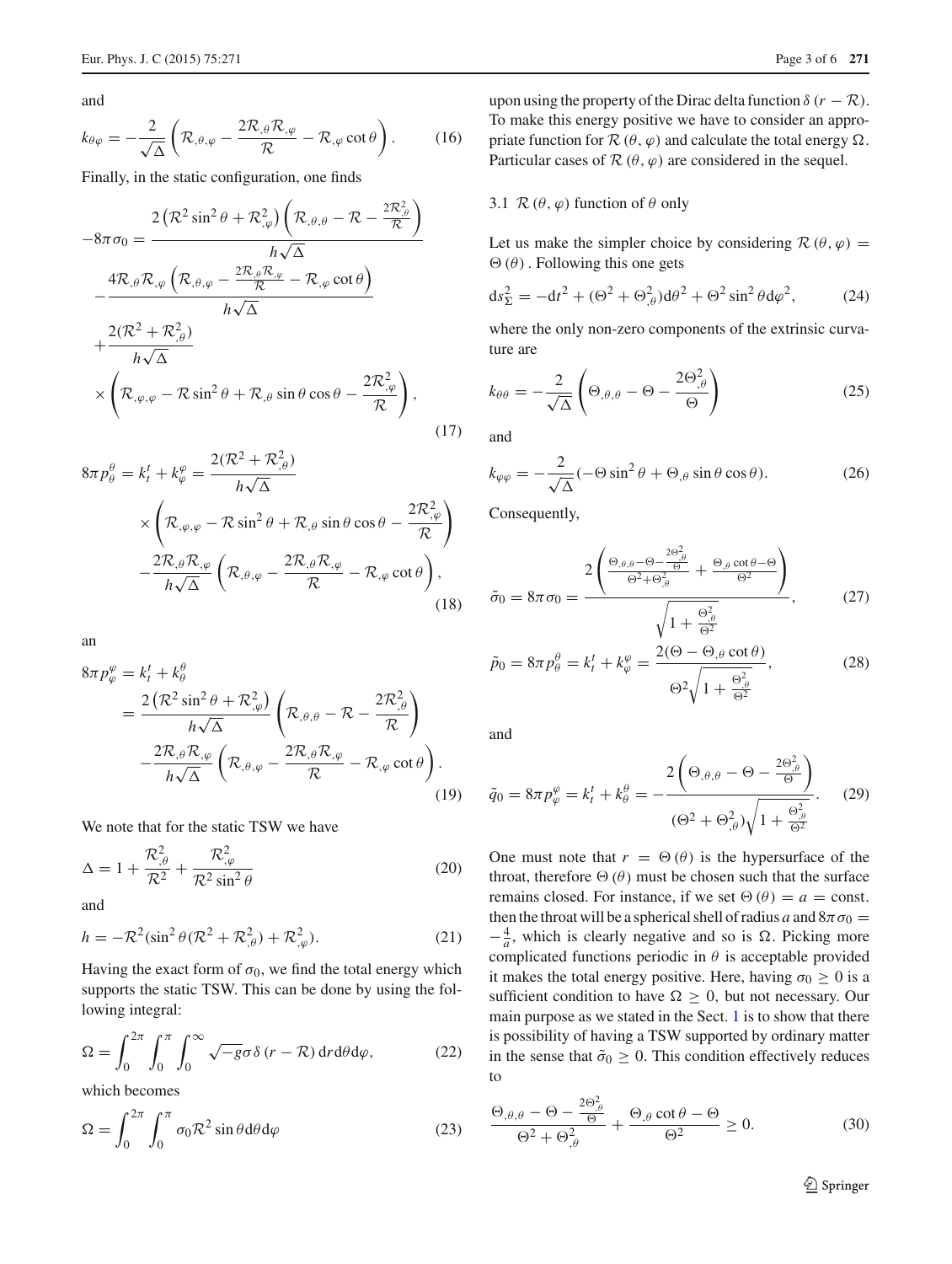At this stage we shall not pursue a  $\Theta(\theta)$  that satisfies this condition.

# 3.2  $\mathcal{R}(\theta,\varphi)$  function of  $\varphi$  only

As in the previous section, here we consider  $\mathcal{R}(\theta,\varphi)$  =  $\Phi(\varphi)$ , which yields

$$
8\pi\sigma_0 = \frac{2\left(\Phi_{,\varphi,\varphi} - 2\Phi\sin^2\theta - \frac{3\Phi_{,\varphi}^2}{\Phi}\right)}{(\Phi^2\sin^2\theta + \Phi_{,\varphi}^2)\sqrt{1 + \frac{\Phi_{,\varphi}^2}{\Phi^2\sin^2\theta}}}.
$$
(31)

If we set  $\Phi = a$ , then  $8\pi\sigma_0 = \frac{-4}{a}$  once more as it should be. It is observed that even with  $\mathcal{R}(\theta, \varphi) = \Phi(\varphi)$  the energy density  $\sigma_0$  is a function of both  $\theta$  and  $\varphi$ . In Fig. [1](#page-3-1) we plot

$$
\Phi = \frac{1}{\sqrt{|\cos(3\varphi)|} + 1},\tag{32}
$$

which implies that  $\sigma_0 > 0$  everywhere. This is what we were looking for, at least in this stage. We also note that the total energy through a numerical computation [given by Eq.  $(23)$ ] is finite, and more importantly, positive i.e.,  $\Omega = 22.137$ . This shows that the turning/critical points on the throat do not demand infinite energy and therefore the model can be physically acceptable. This situation is similar to the  $2 + 1$ dimensional case, studied in [\[34](#page-5-15)].

#### 3.3  $\mathcal{R}(\theta,\varphi)$  as a general periodic function

Now, we state the most general condition which is provided by a general periodic function for  $\mathcal{R}(\theta,\varphi)$ . As a matter of fact, in [\(17\)](#page-2-1) we gave in closed form such a  $\sigma_0$  and what is left is to provide a proper function for  $\mathcal{R}(\theta, \varphi)$  such that  $\sigma_0 \geq 0$ . Figure [2](#page-3-2) is a typical example which admits the energy density  $\sigma_0$  positive. In this figure we set



<span id="page-3-1"></span>**Fig. 1** A *plot* (*left*) of a thin shell with the hyperplane equation  $\Phi =$  $\frac{1}{\sqrt{|\cos(3\varphi)|}+1}$ , which admits the energy density on the shell to be positive everywhere. The *right figure* is the opening of the *left* which shows that the surface is concave out everywhere. It should be added that the *sharp edges* can be smoothed at the expense of adding negative energy. Since we refrain doing this we have to face differentiability problem at those *edges*. We note that the total energy is finite in these *sharp edges*



<span id="page-3-2"></span>**Fig. 2** A *plot* of a thin shell with the equation  $\mathcal{R}(\theta, \varphi) =$  $\frac{1}{(\sqrt{|\cos(\theta)|}+1)(\sqrt{|\cos(4\varphi)|}+1)}$  in spherical coordinate system. This specific form of throat provides the energy density positive on the throat. Similar problems raised about *sharp edges* in caption of Fig. [1](#page-3-1) are valid also here. The total energy which supports the throat is finite and positive even at the *sharp edges* energy does not diverge

$$
\mathcal{R}\left(\theta,\varphi\right) = \frac{1}{\left(\sqrt{\left|\cos\left(\theta\right)\right|} + 1\right)\left(\sqrt{\left|\cos\left(\frac{4\varphi}{\right)\right|} + 1\right)}},\tag{33}
$$

which is dependent on one of the two spherical angles. As in Fig. [1,](#page-3-1) our numerical calculation reveals that the total energy calculated by Eq. [\(23\)](#page-2-0) is finite and positive i.e.,  $\Omega = 28.900$ . This shows that the edges of the throat are made of a finite amount of energy which is desired in a physical model.

# 3.4 Existence of solution

In [\[44\]](#page-5-20) we have shown that for the TSW in  $3+1$  dimensions,  $\sigma$  relates to the trace of extrinsic curvature of spatial part of the Gaussian line element which amounts to

$$
-8\pi\sigma = k^{\theta}_{\theta} + k^{\varphi}_{\varphi}.
$$
\n(34)

Therefore for  $\sigma > 0$  the spatial extrinsic curvature must be negative, which is why for a positive curvature shape such as a sphere  $\sigma$  is negative. We note that an open surface with negative curvature cannot be an answer to our requirement, because the throat of a TSW is defined to be closed. To show that such shapes i.e., negatively curved but closed, exist, we refer to, for instance, a concave dodecahedron. This is defined as a surface whose faces are concave individually, like the cellular surface of a soccer ball with inside pressure less than outside. In such shapes, although the surface is closed, it consists of negatively curved individual patches in geometry with anti-de Sitter spacetime and hence makes  $\sigma \geq 0$ . Similar argument is also valid in  $2 + 1$  dimensions which we have considered in [\[34](#page-5-15)].

# <span id="page-3-0"></span>**4 Conclusion**

The throat geometry for TSWs is taken embedded in  $3 + 1$ dimensional flat geometry in spherical coordinates. For static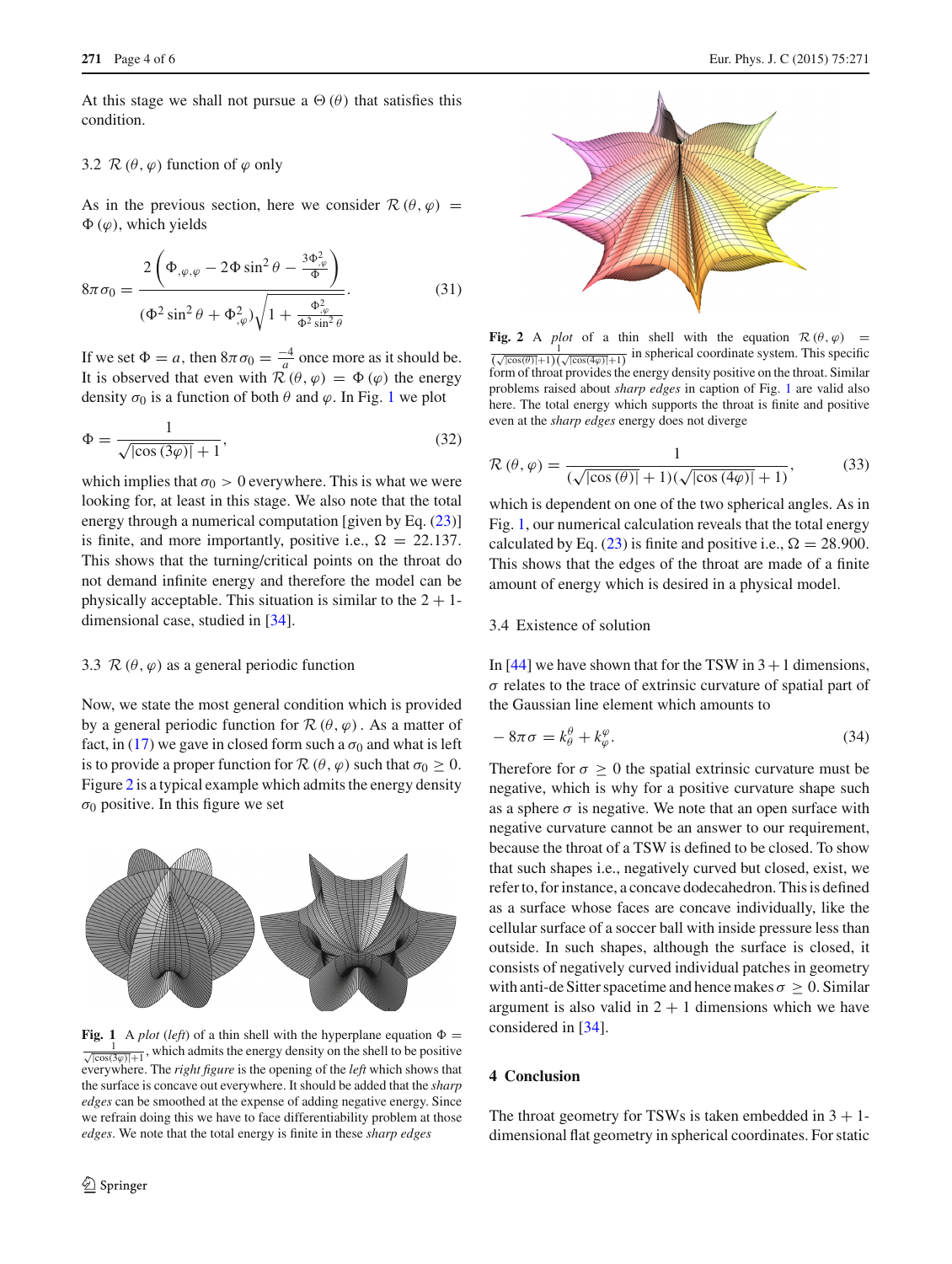case we obtain the most general angle dependent constraints the functions have to satisfy in order to yield a positive total energy. We must admit that the positivity condition refers to a static frame in which the energy density becomes positive although the NEC remains violated. Specific reduction procedures are given dependent on both  $\varphi$ , and  $\theta$  and  $\varphi$ , which simplify the constraint conditions. Once these constraint conditions are satisfied we shall not be destined to confront exotic matter in TSWs. At least in particular, static frames two particular examples are given which yield positive total energy  $\Omega$ , from Eq. [\(23\)](#page-2-0). We admit also that finding analytically general integrals for functions to satisfy our differential equation constraints does not seem an easy task at all. The details of our technical part are given in the Appendix. The argument/method can naturally be extended to cover more general wormholes, not only the TSWs. One issue that remains open, in all this endeavor which we have not discussed, is the stability of such constructions. A final warning to the traveler who intends to cross the throat: The thin edges may give harmful tidal effects from geometrical point of view, so keep away from those edges if you dream to enjoy a journey at all.

**Open Access** This article is distributed under the terms of the Creative Commons Attribution 4.0 International License [\(http://creativecomm](http://creativecommons.org/licenses/by/4.0/) [ons.org/licenses/by/4.0/\)](http://creativecommons.org/licenses/by/4.0/), which permits unrestricted use, distribution, and reproduction in any medium, provided you give appropriate credit to the original author(s) and the source, provide a link to the Creative Commons license, and indicate if changes were made. Funded by SCOAP3.

#### <span id="page-4-0"></span>**Appendix A: Extrinsic curvature tensor**

To find the induced extrinsic curvature tensor on  $\Sigma$  we find the unit four-normal vector defined as

$$
n_{\gamma}^{\pm} = \pm \frac{1}{\sqrt{\Delta}} \frac{\partial \Sigma (t, r, \theta, \varphi)}{\partial x^{\gamma}}
$$
 (A1)

in which

$$
\Delta = \frac{\partial \Sigma (t, r, \theta, \varphi)}{\partial x^{\alpha}} \frac{\partial \Sigma (t, r, \theta, \varphi)}{\partial x^{\beta}} g^{\alpha \beta}
$$
(A2)

and  $\pm$  refers to the inward and outward directions on the sides of the hypersurface. An explicit calculation yields

$$
n_t^{\pm} = \pm \frac{1}{\sqrt{\Delta}}(-R_{,t}),\tag{A3}
$$

$$
n_r^{\pm} = \pm \frac{1}{\sqrt{\Delta}},\tag{A4}
$$

$$
n_{\theta}^{\pm} = \pm \frac{1}{\sqrt{\Delta}} (-R_{,\theta})
$$
 (A5)

and

$$
n_{\varphi}^{\pm} = \pm \frac{1}{\sqrt{\Delta}} (-R_{,\varphi}). \tag{A6}
$$

We also find

$$
\Delta = 1 - R_{,t}^{2} + \frac{R_{,\theta}^{2}}{R^{2}} + \frac{R_{,\varphi}^{2}}{R^{2}\sin^{2}\theta}.
$$
 (A7)

The definition of the extrinsic curvature tensor is given by

$$
K_{ij}^{\pm} = -n_{\gamma}^{\pm} \left( \frac{\partial^2 x^{\gamma}}{\partial \xi^i \partial \xi^j} + \Gamma^{\gamma}_{\alpha\beta} \frac{\partial x^{\alpha}}{\partial \xi^i} \frac{\partial x^{\beta}}{\partial \xi^j} \right), \tag{A8}
$$

in which we have  $\Gamma^{\theta}_{r\theta} = \Gamma^{\varphi}_{r\varphi} = \frac{1}{r}$ ,  $\Gamma^r_{\theta\theta} = -r$ ,  $\Gamma^{\varphi}_{\theta\varphi} = \cot \theta$ ,  $\Gamma_{\varphi\varphi}^r = -r \sin^2 \theta$ , and  $\Gamma_{\varphi\varphi}^{\theta} = \sin \theta \cos \theta$ . One finds

$$
K_{t\theta}^{\pm} = -n_r^{\pm} R_{,t,\theta} - n_\theta^{\pm} \left( \frac{R_{,t}}{R} \right), \tag{A9}
$$

$$
K_{t\varphi}^{\pm} = -n_r^{\pm} R_{,t,\varphi} - n_{\varphi}^{\pm} \left( \frac{R_{,t}}{R} \right), \tag{A10}
$$

$$
K_{\theta\varphi}^{\pm} = -n_r^{\pm} R_{,\theta,\varphi} - n_{\theta}^{\pm} \left( \frac{R_{,\varphi}}{R} \right) - n_{\varphi}^{\pm} \left( \frac{R_{,\theta}}{R} + \cot \theta \right),\tag{A11}
$$

$$
K_{tt}^{\pm} = -n_r^{\pm} R_{,t,t},
$$
 (A12)

$$
K_{\theta\theta}^{\pm} = -n_r^{\pm}(R_{,\theta,\theta} - R) - 2n_{\theta}^{\pm} \frac{R_{,\theta}}{R}
$$
 (A13)

and

$$
K^{\pm}_{\varphi\varphi} = -n^{\pm}_{r}(R_{,\varphi,\varphi} - R\sin^{2}\theta) + n^{\pm}_{\theta}\sin\theta\cos\theta - 2n^{\pm}_{\varphi}\frac{R_{,\varphi}}{R}.
$$
\n(A14)

#### <span id="page-4-1"></span>**Appendix B: Energy–momentum tensor**

We start with

$$
k_t^t = h^{tt} k_{tt} + h^{t\theta} k_{t\theta} + h^{t\varphi} k_{t\varphi}
$$
 (B1)

$$
k^{\theta}_{\theta} = h^{\theta\theta}k_{\theta\theta} + h^{\theta t}k_{\theta t} + h^{\theta\varphi}k_{\theta\varphi}
$$
 (B2)

$$
k_{\varphi}^{\varphi} = h^{\varphi\varphi} k_{\varphi\varphi} + h^{\varphi t} k_{\varphi t} + h^{\varphi\theta} k_{\varphi\theta}
$$
 (B3)

$$
k_t^{\theta} = h^{\theta t} k_{tt} + h^{\theta \theta} k_{t\theta} + h^{\theta \varphi} k_{t\varphi}
$$
 (B4)

$$
k_{\theta}^{t} = h^{tt} k_{\theta t} + h^{t\theta} k_{\theta \theta} + h^{t\varphi} k_{\theta \varphi}
$$
 (B5)

$$
k_t^{\varphi} = h^{\varphi t} k_{tt} + h^{\varphi \theta} k_{t\theta} + h^{\varphi \varphi} k_{t\varphi}
$$
 (B6)

$$
k_{\varphi}^{t} = h^{tt} k_{\varphi t} + h^{t\theta} k_{\varphi \theta} + h^{t\varphi} k_{\varphi \varphi}
$$
(B7)

$$
k^{\varphi}_{\theta} = h^{\varphi\theta} k_{\theta\theta} + h^{\varphi t} k_{\theta t} + h^{\varphi\varphi} k_{\theta\varphi}
$$
 (B8)

and

$$
k_{\varphi}^{\theta} = h^{\theta\varphi}k_{\varphi\varphi} + h^{\theta t}k_{\varphi t} + h^{\theta\theta}k_{\varphi\theta}.
$$
 (B9)